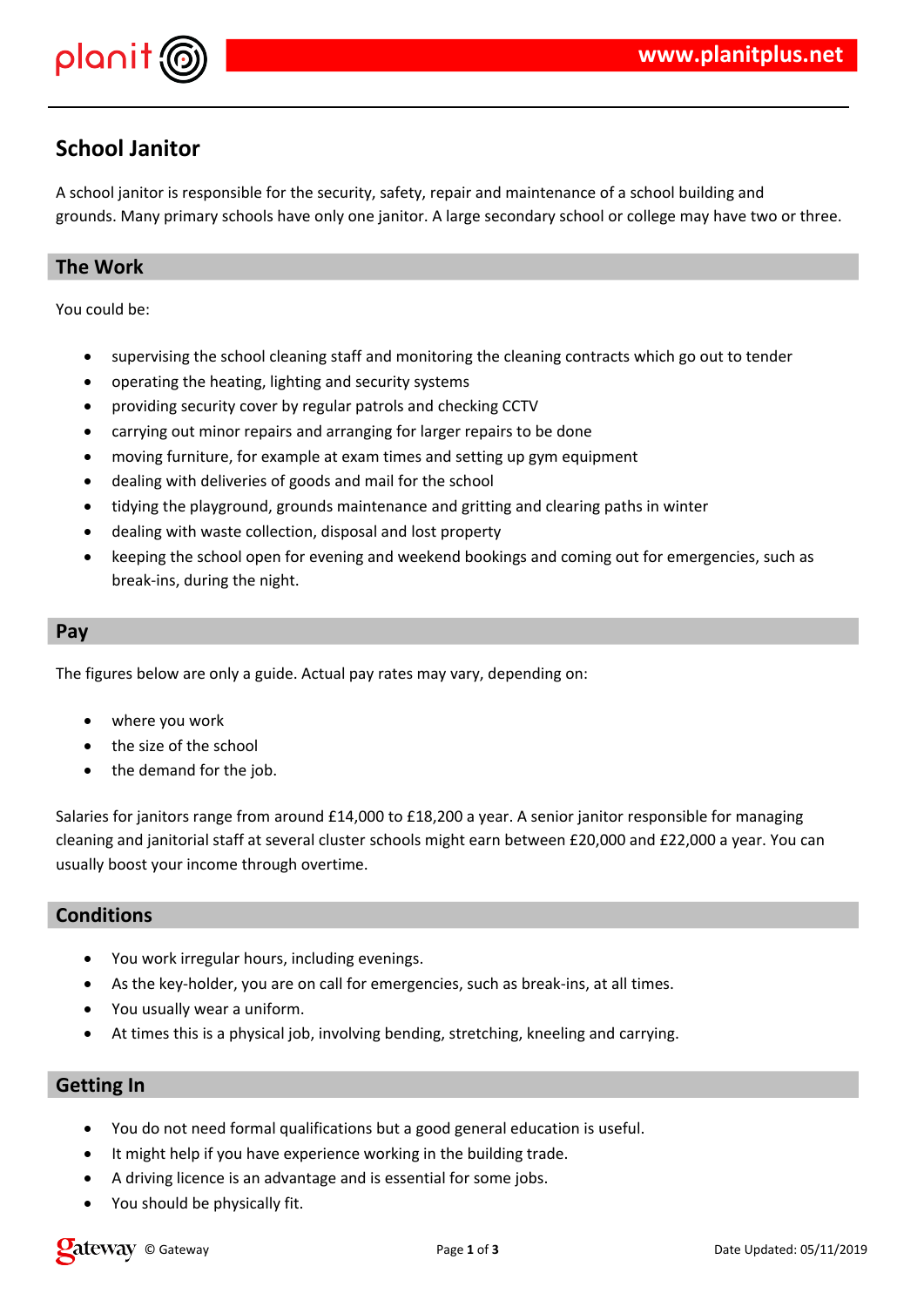

 To work in this job you must declare any criminal convictions. Certain types of conviction may prevent you getting in. You will require a satisfactory criminal record check from Disclosure Scotland to show that you are suitable for this type of work. Contact Disclosure Scotland for details on the type you would need.

Jobs are with local authorities, agencies, further education colleges and private schools.

### **What Does It Take**

You should be:

- aware of security, health and safety
- honest and reliable
- able to work alone or in a team
- practical, with DIY skills
- able to prioritise tasks
- able to communicate well with children, parents, staff and outside agencies.

#### **Training**

- Training is mainly on the job.
- You can study while working for Scottish Vocational Qualifications (SVQs) such as Cleaning and Support Services at SCQF Level 5.
- The NEBOSH Certificate in Occupational Health and Safety is also useful.

#### **Getting On**

- Promotion possibilities are limited.
- You might get the chance to move to a supervisory position in a larger school or college where there are several janitors.
- You could become a senior janitor covering several cluster schools.

#### **Contacts**

**British Institute of Cleaning Science** Tel: 01604 678710 Email: info@bics.org.uk Website: www.bics.org.uk Twitter: @BICSc\_UK Facebook: www.facebook.com/TheBICSc

**Disclosure Scotland** Tel: 03000 2000 40 Email: response@disclosurescotland.gov.scot Website: www.mygov.scot/organisations/disclosure-scotland Twitter: @DisclosureScot